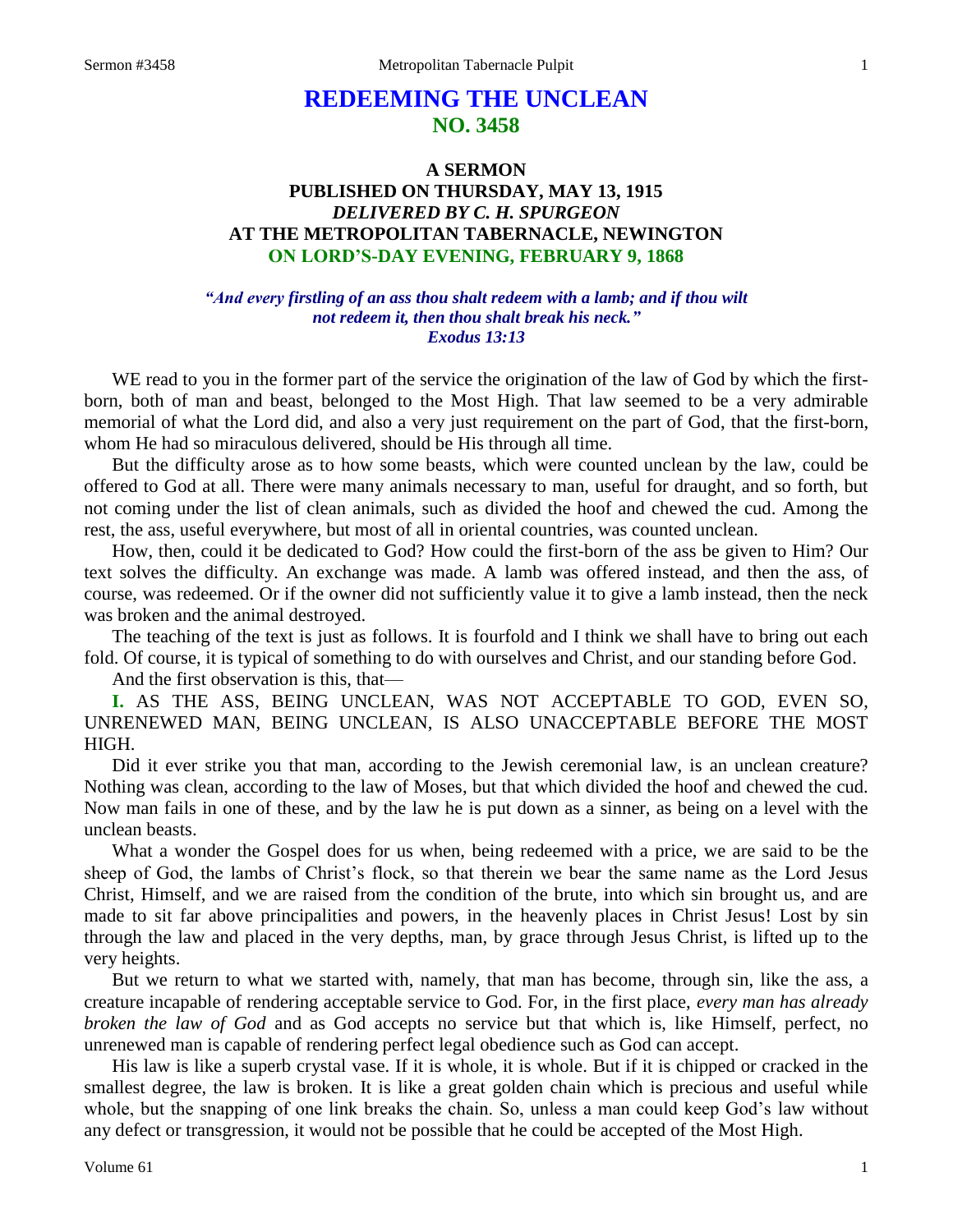Now there is not one of us but has certainly broken some command. I fear we have all of us broken all the commands, if not in act, yet in word or in thought, so that before God's bar we ought to plead guilty to every count in the indictment and should not hope to be accepted by our works.

What a condemning text is that in Isaiah—"We are altogether as an unclean thing, and all our righteousnesses are as filthy rags"! He does not say that all our wickednesses are so—no, these are worse and baser still—but all our righteousnesses are—that is, the best thing which unrenewed nature can possibly produce is nothing better than the rag which is too filthy to be seen, but must be cast away and burned in the fire.

Yes, you that seek to be justified by your good works, you may pant, and strive, and wear out your lives in energetic failures, but success is entirely impossible. You cannot thus, while you are what you are, produce a righteousness that God can accept, seeing that you have sinned already.

In addition to this, *man's heart is alienated*. We would not ourselves accept a service done us by an enemy, or that is done without any motive of repentance. No, since the very essence of obedience lies in the yielding up of the heart, until a man's heart is made new, till he loves the God whom he has despised, all that he can do is but the false serving of a hypocrite, the dead service of a formalist, or the forced service of a slave, and none of these can God accept.

Do you think when the ungodly man repeats a prayer, and his heart is absent, that God accepts the prayer? I tell you that that prayer is in itself a sin and a great provocation against the Most High. When the ungodly man stands with God's people and pretends to be one of them, repeats their creeds, and declares himself to be a believer in the things which he does not believe, he does but lie before God and the things he says cannot be received by Him.

All outward, external religion, in which the heart does not join, so far from being received by the Most High with approbation, must be viewed by Him with utter abhorrence. How is it possible, then, for a man who loves not God to be accepted before the King of Kings?

In, addition to this, there is no service which unrenewed man can render *which is not defiled with sin, even in itself*, chiefly with one sin, namely, self-righteousness. If a man works works of righteousness with the idea that he is meriting a reward, thereby, to whom is he a servant? I answer, not to God, but to himself. If I obey, or profess to obey, the law of God, but my whole motive is that I may save myself, and that I may get happiness unto myself, evidently self is the reigning principle. I am not truly obedient to God as the great delight of my spirit. I do not love Him with heart, and soul, and strength, but I love myself, and cover up this selfishness with the pretence that I love Him.

Oh! you that are thus striving to serve yourselves under some spiritual garb or other, you cannot serve the living God, do what you will. Your holiest service will be an offense, a smoke in His nostrils, and He will put away your best things as being offered with strange fire, and therefore, not to be received.

Once more. *By very nature, man is so obnoxious to the wrath of God that it is impossible for God to accept him as His creature*. Kings would not delight to be served by men with foul hands who left defilement everywhere. Yet such are we. We would not like to always have before our eyes, in our servants, some dreadful disease, some disgusting leprosy, and yet such is the disease of sin.

"Thou art of purer eyes than to beheld evil, and cannot look on iniquity." I have heard that text quoted, "Thou canst not look upon it but with abhorrence." That is true, but it is put stronger still. The prophet puts it, that He cannot look upon it, that He cannot endure it. He is a consuming fire towards sinners and what He will do with the finally impenitent is, so He says, "tear them in pieces, and there shall be none to deliver," for out of Christ, God cannot tolerate the ungodly.

Not for a single hour would He spare this world, were it not that the Mediator comes between—else the immaculate perfection of the eternal God could not endure sin to be anywhere within His reach. He must sweep the universe clear of every rebel with the besom of destruction, would, once for all ease Himself of His adversaries and shake Himself from His enemies, even as a man shakes the dust from his feet.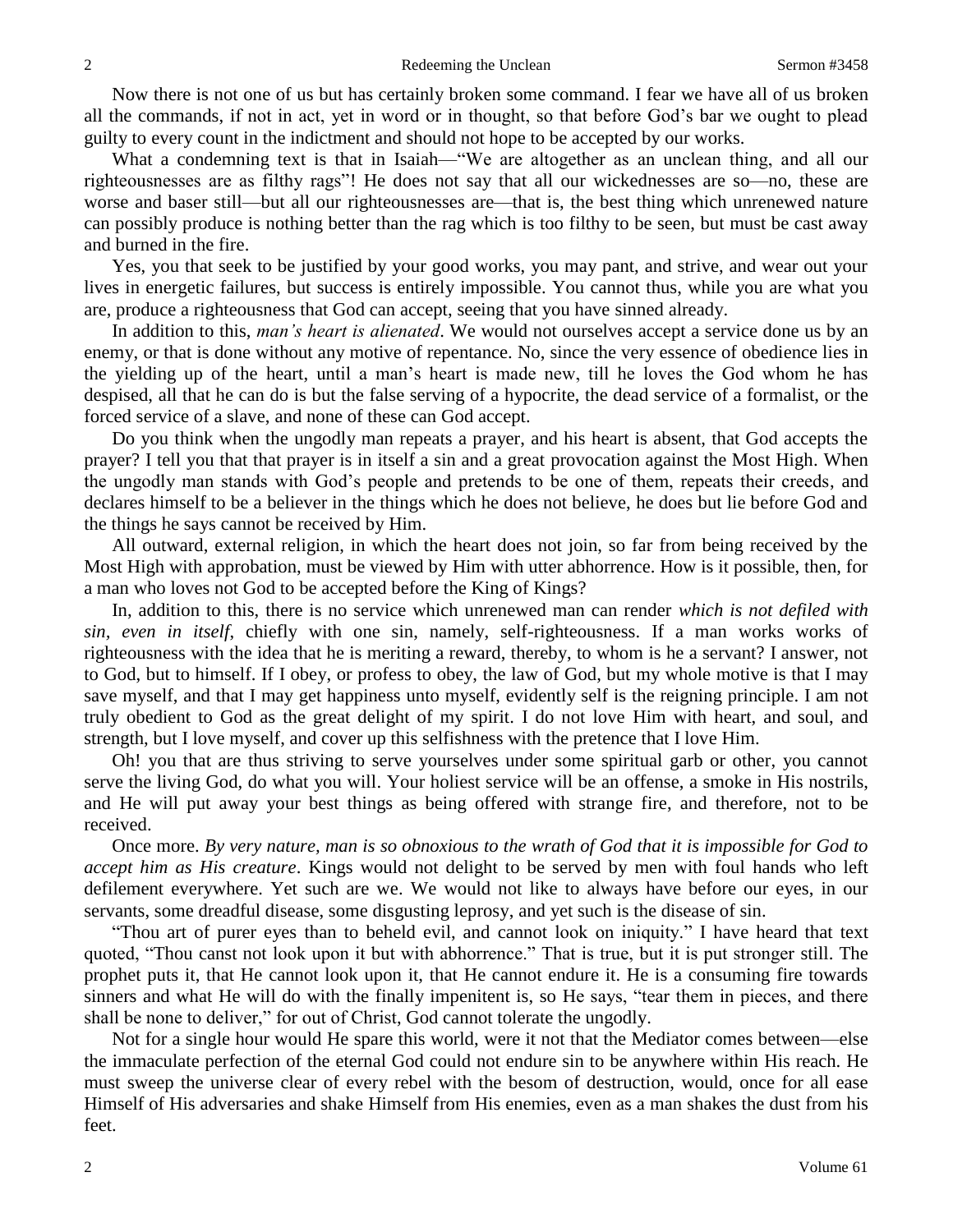Now what a very solemn truth this is! Do not think that it is my statement. It is really the teaching of God's Word, that the unregenerate man is an unclean man and cannot be acceptable to God. "He that believeth not is condemned already, because he hath not believed on the Son of God." The unrenewed man is corrupt. He is dead in trespasses and sins.

Now this is meant for some of you. It is meant for some of you who are very excellent and amiable people, and very moral. It is meant not for the vilest of the vile alone, but for all classes and conditions of men—for the professedly religious people too, unless your hearts are right before the Lord and you have believed in Jesus. You cannot, you never can, strive as you will, be received before the Most High, any more than the ass could be acceptable upon the altar of God.

But now we advance to the second truth which is in the text, namely, that—

**II.** THE SERVICE OF MAN, WHICH GOD CANNOT ACCEPT, IS, NEVERTHELESS, GOD'S DUE.

God could not receive the donkey because it was unclean, but still it belonged to God for all that. God's claim extended over all the first-born, clean or unclean, and that claim must be maintained.

Sinner, you cannot serve God—you are too sinful. Your heart too evil—your service too impure. But still, God's claim upon you for a perfectly holy life has not ceased. It has not lost its power, nor bated one jot or tittle of its just and righteous force. It has been laid down by some theologians as being almost a self-evident truth that God will require no more of a man than he can do—but this, by every thoughtful mind—will be soon discovered to be a self-evident lie instead of being true—for God's law is not changed by our being changed.

Whatever God demanded of man when he was perfect, He demands the selfsame thing of him now that he is imperfect. The law of God is holy, and just, and good. If it were ever too severe, then God was not righteous in making it, and if He alters it to suit us, what is that but the cutting down of His integrity and the disfiguring of the tables of His own perfectly pure and holy statute book? It must not be.

You, in common life, know very well that a man is sometimes bound to do what he cannot do. If a man is in your debt, and he tells you he cannot pay you, you do not consider that his not being able to pay exonerates him from the debt. He is still in your debt. If he could have paid when he entered upon the debt, it was a debt—and now that he cannot pay it, it is still a debt.

True, there are ways in which he can get cleared of the debt, just as there are ways of salvation by which a man may be delivered from sin, but still the debt is none the less a debt because the man cannot pay it. Everybody knows that inability to pay does not exonerate the man from the duty to pay. So with God. He did not make you a sinner, sinner. You were pure and holy when you come from His hands. Your sin is your own. Your weakness, inability, your willfulness, your backwardness to keep the law all these are your own, and so far from excusing you, they shall be swift witnesses against you to condemn you.

Take another instance. There are some men who have become such thieves that we say of them, and say truly, that it is impossible for them to be honest. They are no sooner out of prison than their hand is into somebody's pocket—they cannot be easy and at rest till they are up before the magistrate again. But did you ever hear such a man say, "Sir, I cannot be honest. I have such an irresistible tendency to steal that the law ought to be changed on my account, because I have lost my principle of honesty—therefore the law ought not to bind me"? "No," you say, "but he ought to be kept in prison always, for this is another offense to make your evil heart an excuse for your evil ways."

Recollect, sinner, that your inability to come to Christ is not your misfortune, but your sin. Your inability to keep the law of God is not your calamity as much as it is your willful wickedness. Inasmuch as you are unclean and evil, the thought that you cannot help it should alarm you, for you ought to help it. You have no business to be in the state of sin you now are. If you could not help it, if there were any physical disability, you might be excused. But inasmuch as the disability is spiritual and moral, and deals with your will, there is no excuse for you. The ass could not be accepted, but still the ass belonged to God. You cannot be received as you are, all unconverted, but still God has a claim upon you, and for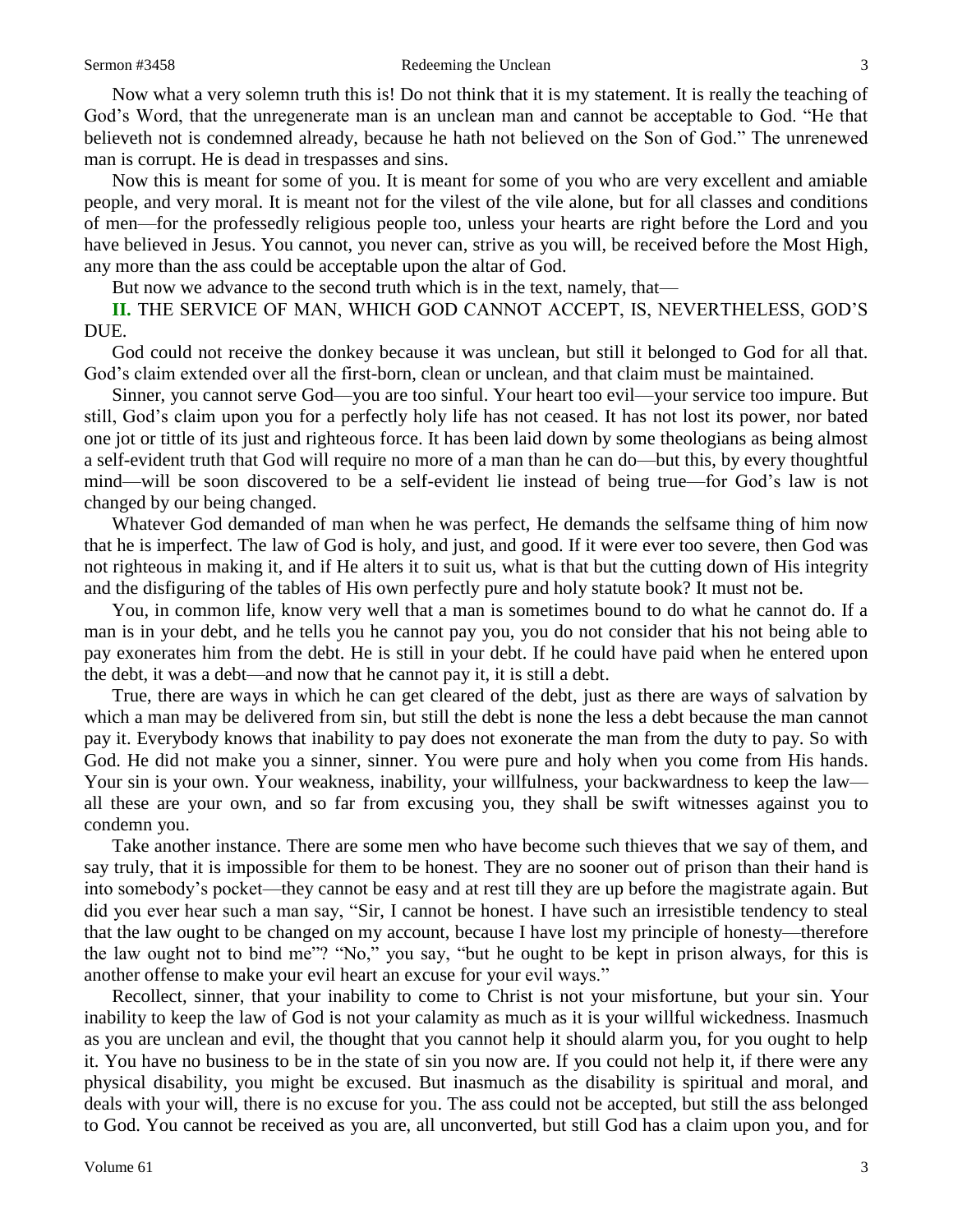every idle word that you shall speak shall He bring you into judgment—and for not serving Him, He will condemn you. For not believing in Christ, you shall be called to account at the last.

But I must pass on. The third thing in the text is this, that the difficulty in hand was met in this way—the ass must be God's, yet it cannot be, for it is too impure for Him to receive. What then?

#### **III.** IT MUST BE REDEEMED BY A SUBSTITUTE.

"Every firstling of an ass thou shalt redeem with a lamb." Oh! the glorious Gospel comes out here in much of its effulgence in connection with the redemption of men. The Jew would, perhaps, deliberate awhile. "Well," he might say, "I fancy I should like to have this ass grown up, for I need it as a beast of burden. But here is a lamb that must be killed in its stead, and that is the more valuable of the two."

I fancy I can hear a consultation held in the family as to what should be done. It may be that in some cases the lamb would be the less precious of the two. However that may be, it is agreed at the last that the lamb shall die and that the ass shall live.

Now, in our case, there might have been a consultation, indeed, as to which was the more precious our poor, willful, wicked selves or the Lamb of God, the Only-Begotten of the Father. All of us put together, and millions upon millions of our human race, could never equal in value the precious Lord Jesus. If you were to put in all the angels as well, and all the creatures that God has ever made, they could not equal Him who is the brightness of His Father's glory and the express image of His person.

"Yet he spared not His own Son, but delivered Him up for us all." And this is the Gospel which we have to preach to you every time we stand before you, namely, that Christ Jesus, the Lamb of God, was offered to God as a substitute for ungodly, unclean, unacceptable man. That we might not die, Christ died. That we might not be cursed, Jesus was cursed and fastened to the tree. That we might be received, He was rejected. That we might be approved, He was despised—and that we might live forever He bowed His head and gave up the ghost.

If any man wants to understand theology, he had better begin here. This is the first and main point. I do not think I should dispute with any of my brethren in the ministry upon what else they hold if they all hold purely and straightforwardly the doctrine of substitution by Jesus Christ on the behalf of His own elect people.

Martin Luther stood out for justification by faith, and rightly so, for in his day that seemed to be the center, where all the battle raged. I think that just now substitution by Christ seems to be the place where the garments are rolled in blood and where the fight is thickest. That Jesus Christ was punished in the sinner's stead—that the wrath which was due to His people was endured by Him, that He drank the cup of bitterness which they ought to have drained, is the grandest of all truths, and so sublime a truth that if all the Christians in the world were to be burned in one dreadful holocaust, the price would be but little to maintain this precious doctrine in its integrity upon the face of the earth.

Now most men know that they are to be saved by Christ, but I am afraid—but I am afraid that it is not always preached plainly, so that men know how it is that Christ saves them. My dear hearer, I would not have you go away without knowing this. Christ Jesus came into the world to take the sins of His people upon Himself and to be punished for them.

Well, if Christ was punished for them, they could not be punished afterwards. Christ's being punished in their stead was the full discharge of their debt which they owed to divine justice, and they are sure to be saved. They for whom Christ died as a substitute can no more be damned than Christ Himself can be. It is not possible that hell can enclose them, or else where are the justice and the integrity of God?

Does He demand the man, and then take a substitute, and then take the man again? Does He demand the payment of our debt, and receive that payment at the hand of Christ, and then arrest us a second time for the same debt? Then, in the great court of King's Bench in heaven, where is justice? The honor of God, the faithfulness of God, the integrity of God are certain warrants to every soul for whom Christ died, that if Christ died for him, he shall not die, but shall be exempt from the curse of the law.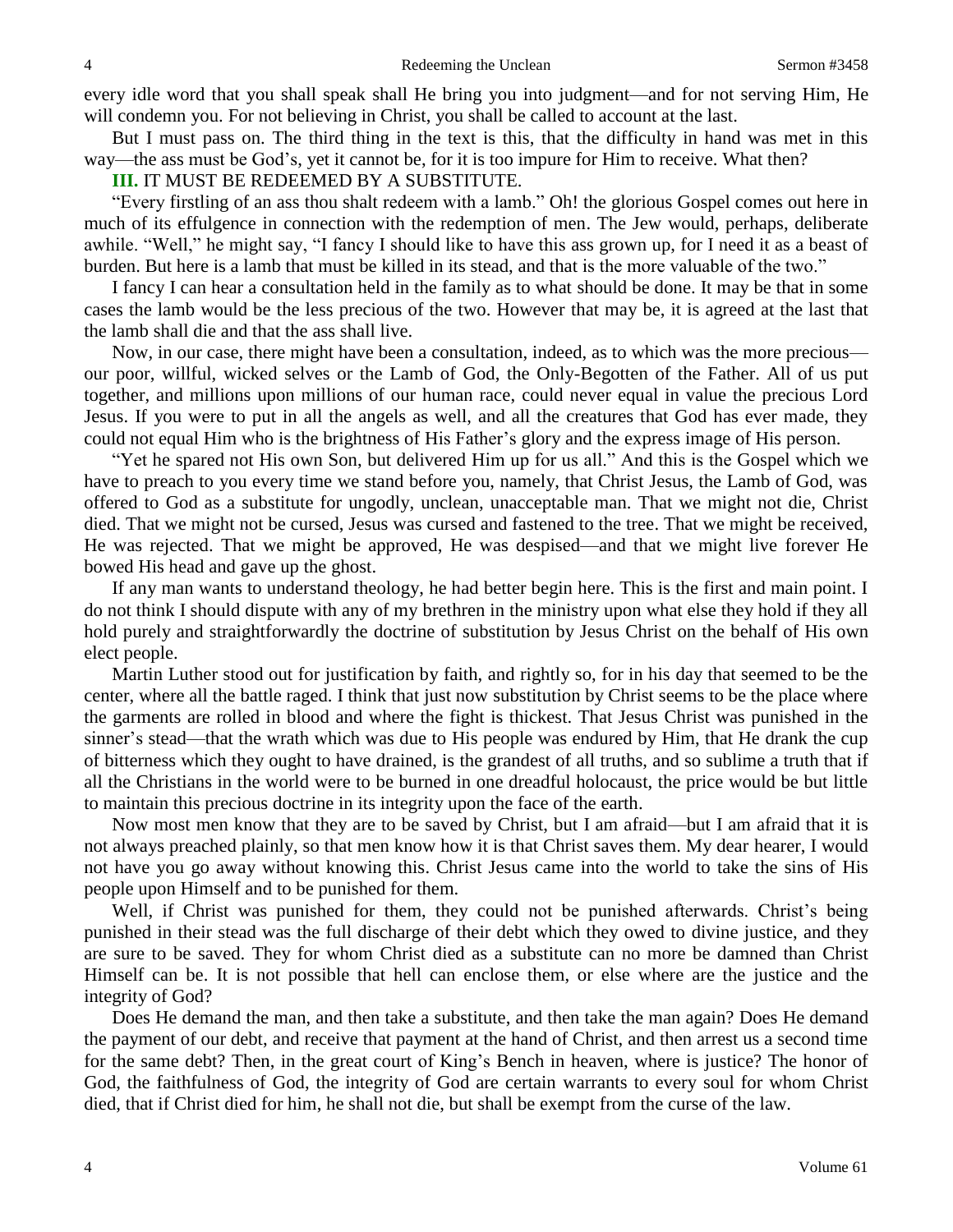#### Sermon #3458 Redeeming the Unclean 5

"How then," says one, "may I know that Christ died for my soul?" Sir, do you trust Him? Will you trust Him now? If so, that is the mark of His redeemed. This is the King's mark upon His treasure. This is the mark of the great Sheep-Master upon every one of those whom He has bought with blood. If you will take Him to be the unbuttressed pillar of your salvation, if you will build upon Him as the sole foundation of your everlasting hope, then you are His, and as for your sins, they are laid on Him.

As for your righteousness, you have none of your own, but Christ's righteousness is yours. As in the case before us, the lamb was offered—the ass was spared. The unclean animal lived—the clean creature died. There was a change of places. So does Christ change places with the sinner. Christ puts Himself in the sinner's place and what do we read? "He was numbered with the transgressors," and being numbered with the transgressors, what then? Why, He was put to death as a transgressor. They crucified Him between two malefactors. He had to suffer the death of a felon, and though in Him was no sin, yet, "the LORD hath made to meet upon him the iniquities of us all."

He was, before God, the representative of all His people, and all the sins of His people covered Him until He had drunk the cup of wrath, and then He threw off the horrible incubus of His people's sins, and cast the stupendous load of the guilt of all His elect down into the sepulchre, and there left it buried forever, while in His rising He gave to them the pledge and earnest of their acquittal and of their everlasting life.

Ah! my hearers, I wish I had a thousand tongues with which to proclaim this one truth! As I have not, I ask the tongues of all those who know its preciousness to tell it forth. Tell the sick, tell the dying, tell the young, tell the old, tell sinners of every degree and every class, that salvation is not by what they do, nor by what they feel, but that it all lies in that man who was once crucified, but who now lives in the power of an endless life before the eternal throne.

And if they say, "What do you mean by this?" tell them that this man is none other than God over all, blessed forever, and that He condescended to become man and take upon Himself the sins of His people, and to be punished for their guilt, so that whosoever believes on Him might not perish, but have everlasting life. The just for the unjust, He died to bring us to God.

This is the Gospel—the core, the kernel, the marrow of the entire Bible. You may say of all the Book besides, that it is but folds and wrappings—but this is what it wraps up—substitution by Christ. This is but the box, the casket—it is Christ that is the jewel, the treasure for which the casket was made. Believe this truth. Believe it as a doctrine, but better still, cast your souls on it, and say, "If it be so, then I will trust in the power of Him who loved, and lived, and died for sinners that I might go free."

The last truth of God in the text is a very solemn one, namely, that—

#### **IV.** THE UNREDEEMED MAN MUST DIE.

The unredeemed ass was put to a speedy and very ignominious death. "Thou shalt break its neck." There was no bringing of it to the altar, but it must be as thing obnoxious, smitten with the axe and left. There is no choice for any man, woman, or child here, except this. If you trust in Christ, you are redeemed, and you shall live. If you do not, there is something worse for you than the breaking of the neck of the poor ass.

When they break its neck, it is done—just a pang and a struggle, and it is over. But it is not over with us when the time comes to execute the righteous sentence of the law, if Christ has not suffered that sentence for us, and we are found unbelievers in Him. Then, first of all, the soul is torn from the body the body left here, the soul to appear before God, and then it receives already the foretokens of its last and ultimate doom.

It is driven from God's presence to abide as a naked spirit in utter wretchedness. When our Lord pictures the death of the rich man, He does not talk about any sleep, but He says, "In hell he lift up his eyes, being in torments." He was one moment on earth, but the next moment in hell. There the soul must continue till the resurrection comes, and then the soul must come back to the body, and body and soul together must stand in that great gathering where every eye shall see the pierced One and behold Him in His glory.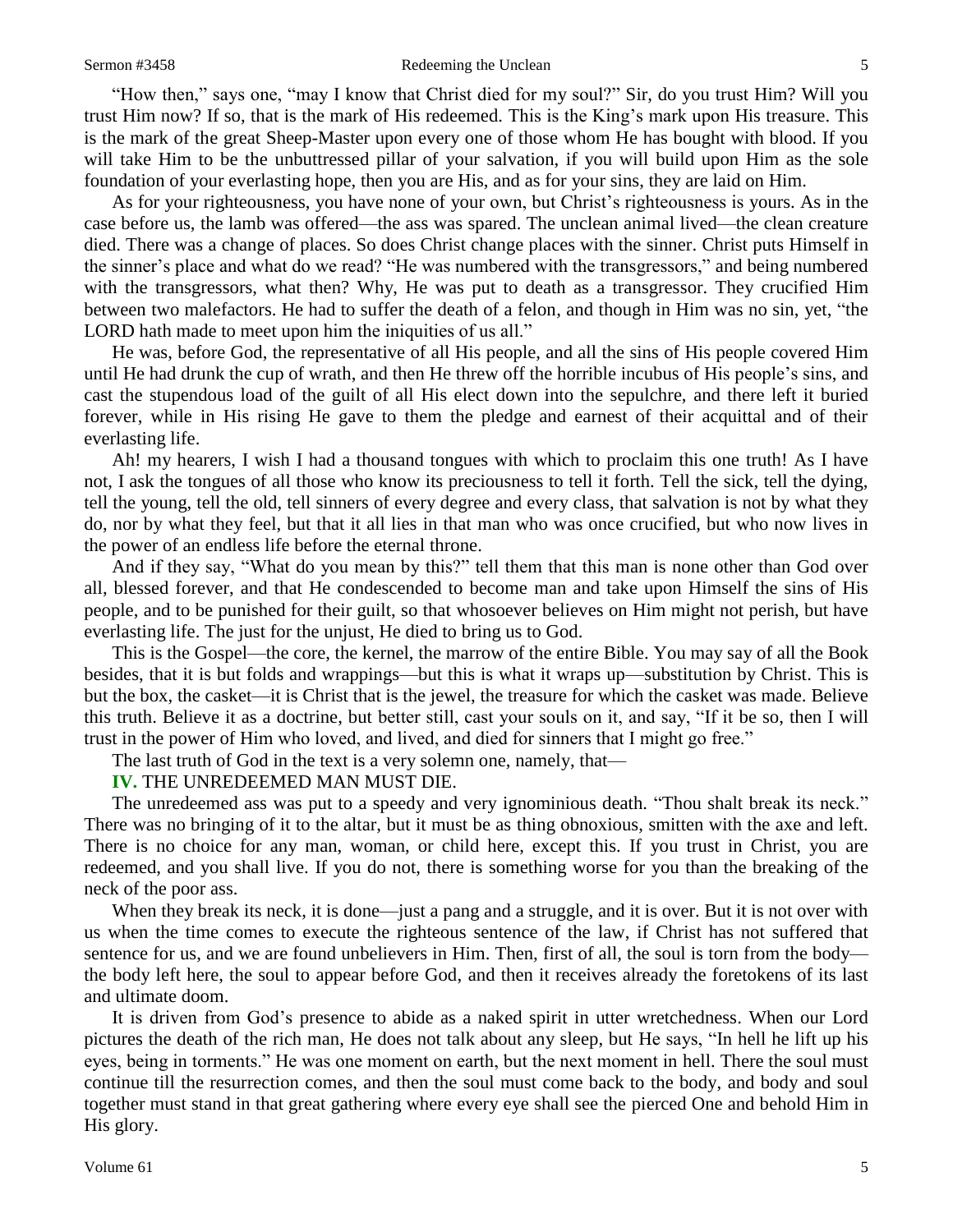Then the great and final sentence shall be pronounced and to the unregenerate it will be this—"Then shall he say to those on his left hand, Depart from me, ye cursed, into everlasting fire, prepared for the devil and his angels."

I tremble while I speak thus, but you must hear it, lest you feel it. And we must speak it, lest we be found guilty of your soul's blood. In the name of the living God, I speak to every one to whom this voice can come. You must have Christ die for you, or you must die forever. It must be either Calvary or hell—one of the two. His blood must be sprinkled upon your conscience, or else your blood shall be upon your own head. It is with you tonight—turn or burn—believe or perish.

For I do assure you, according to the teaching of the Word of God and of His Holy Spirit, that there is not the shadow of a hope anywhere else for you. You may belong to some church and you may hope to be saved by your baptism or by your confirmation, but these are useless apart from Christ. You may attend some meeting house, and you may think to be saved because you are very orthodox, but your orthodoxy will perish with you, and will only be firewood for your burning if you trust to that.

Perhaps you think that leaving something in your will at the last to some charity, or giving liberally to the poor, may cover a multitude of sins, and that with such a covering as Achan used when he covered up the wedge of gold that God's eye might not see the unholy thing. But Achan died, notwithstanding that he had covered up his ill-gotten wealth—and so will you.

Ah! if an angel should come here tonight, and speak, perhaps you would listen to him more intently than you would to me. But what could he tell you more simple than this, that there is but one hope for you, and that one hope neglected, there is no hope, no hope, no hope forever? God has been pleased to commit this ministry, not unto angels, but unto us—poor men like yourselves—that we may tell you with affection, that we may speak to you with sympathy.

Why will you die? You know what pain is, do you not? You have suffered enough already. Some of you have to endure the biting pangs of hunger. You are sometimes cold and poverty brings you very low. Will you be everlastingly poor? Will you forever endure the pangs and miseries infinitely worse than any you have known in this world? I am not inventing bugbears to frighten you. God forbid! I am only telling you what I have read in God's Word and what you yourselves may see to be there.

"Except ye repent," said Christ, "ye shall all likewise perish." Why need you perish? Why must you perish? Jesus Christ is preached to you and we say to you tonight, in the name of the Most High— Whosoever believes on the Lord Jesus Christ shall be saved. Though your sins be as scarlet, they shall be as wool, if you do but trust Him.

Though you have gone ever so far into sin, yet simple faith in Christ will bring you out of it. And though your sins should be ingrained in your nature and should have become such a habit to you that you seem no more able to get rid of your abominable habits than the leopard could get rid of his spots, or the Ethiopian of his black skin—yet such is the miraculous power of the blood of Jesus that it can take out the leopard's spots, and remove the blackamoor's hue, and make those white who were once defiled, for it not only takes away the guilt of sin, but the power of sin. If you believe in Christ, you will have a new nature, new desires, new tastes, new enjoyments. You shall hate the things you once loved, and love the things you once hated.

> *"'Tis but to trust Immanuel's blood; 'Tis all. 'Tis all."*

"Yes," I hear you say, "but this is too little. It is too easy." Well, and what a mercy that is for you, for if it were a difficult thing, how could you do it? You are precisely in the case of Naaman, when the prophet said to him, "Go and wash in Jordan seven times." "Oh!" said Naaman, "it is too simple." Then his servant said, "My Father, if the prophet had bidden thee do some great thing, wouldest thou not have done it? How much rather, then, when he said to thee, Wash and be clean?"

The poor Hindu will roll himself over and over for five hundred miles to get to the Ganges, because he has been told that he will get rid of his sin if he thus lies prostrate in the dust the whole painful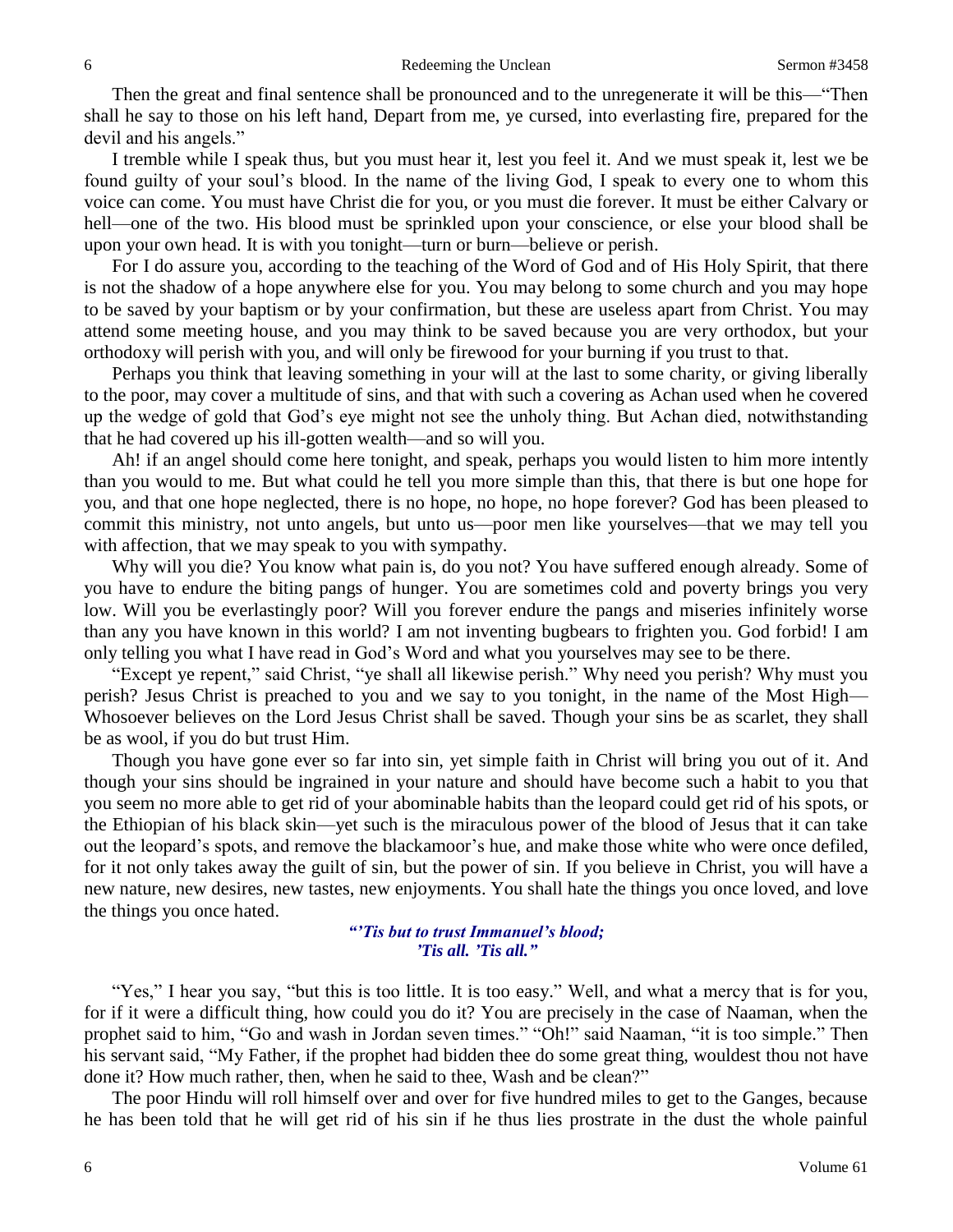journey. Poor soul, he is but like us. We would all do that if we were quite sure that we should be saved by it. How much rather, then, when Christ simply says, "Trust, trust, trust, trust Christ and live. Depend simply upon Him. Rely upon Him."

Are you not almost sick of hearing me tell you this? We have to iterate and reiterate on this point. We have to bring the hammer down continually on just the same place on the anvil, and to strike just the same note. Ah! well, if you were all saved, and all believed in Christ, we would fain go on to something else—but until every soul is saved, we can do nothing but blow the trumpet with the same sound. Believe. Trust in the Substitute. Take Christ to be yours. Look out of self—look to Christ. Have done with your doings. Have done with your trusting in your own powers, and now, whether you sink or swim, give up every hope besides and rest in Him, and rely on Him, and upon Him alone.

Perhaps these simple words may bring the Gospel home to some aching heart with comfort. And if it should, I pray you to be sure to follow it up at once. Do not put it off. Do not delay! 'Tis resting in Jesus, now—that is the thing.

I call to recollection just now the morning when first I rested on Him. I never, never, never can forget it. I had been as downcast as anyone could be. I had attended places of worship. I had done all I could, but I could get no peace till at last I heard a simple preacher put it thus—"Look unto me, and be ye saved, all ye ends of the earth." Now there is nothing to do here but to look—a fool can do that. A babe can do that. You don't want a deal of learning to do that—you only have to look.

But you will ask what it is that you are to look to. Well, it is, "Look to me"—that is, look to Jesus. There He is in the garden, sweating great drops of blood. Every drop is for you—look to Him. There He is, scourged by Pilate till His shoulders run with gore, and every drop is for you. Look to Him. Look to Him. There He is, fastened to the tree. His hands are streaming with blood and every drop is for youlook to Him. There He is with His side pierced and with the blood and water running out, and every drop is for you. Look to Him. Look to Him. Do but look to Him.

No, it is not to be able to understand it, but to look to Him. No, it is not to be able to write it on paper, but to look to it, look to it. "Well," said he, when he had gone thus far, "that young man under the gallery there looks very unhappy. I think he is feeling the burden of sin, but he will never get rid of his burden unless he looks to Christ." Then he shouted, "Look! Look! Look! Young man! Look now!"

Blessed be God, I did look—simply looked, just as the dying men in the wilderness looked to the serpent. They did not calculate the value of the brass. They did not make a drawing of the various convolutions of the serpent. They did not consider how it could be. They did not get a physician to talk to them about how the eye might operate upon the nerves. They just did what they were told to do. They looked, and they lived.

Will you look, or not? Will you trust, or not, young man? On the answer which the Holy Spirit shall enable you to give to that question will hang your present peace and your everlasting happiness. If you answer, "No, I will not look," then, sirs, on your own heads be your blood if thou wilt not rest in Jesus! So simple, so suitable, so gracious is this way of salvation, that I myself, though I love you in my very soul, must say that you deserve to perish if thou wilt not thus be saved.

> *"How they deserve the deepest hell That slight abounding love; What chains of vengeance must they feel, Who scorn these hands of love!"*

Oh! that, instead thereof, you would simply trust, and trusting, you shall live. Amen

### **EXPOSITION BY C. H. SPURGEON**

*EXODUS 29:38-46; ISAIAH 53*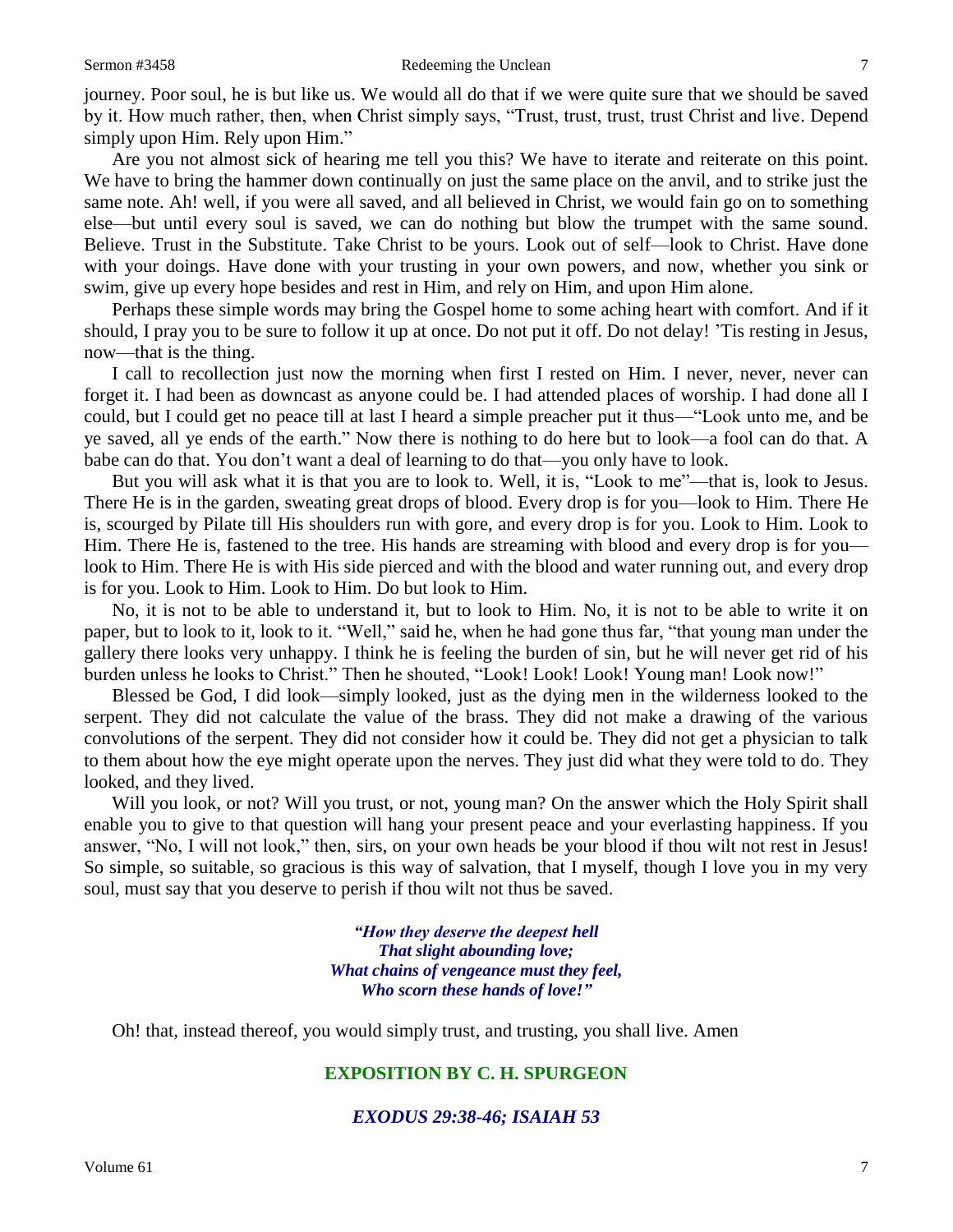#### *EXODUS 29:38-46*

**Verse 38.** *Now this is that which you shall offer upon the altar: two lambs of the first year day by day continually.* 

Remember, as long as there was a Jewish state, the morning and the evening were to open and to close with the sacrifice of a lamb.

**39-42.** *The one lamb thou shalt offer in the morning; and the other lamb thou shalt offer at even: And with the one lamb a tenth deal of flour mingled with the fourth part of an hin of beaten oil; and the fourth part of an hin of wine for a drink offering. And the other lamb thou shalt offer at even, and shalt do thereto according to the meat offering of the morning, and according to the drink offering thereof, for a sweet savour, an offering made by fire unto the Lord. This shall be a continual burnt offering throughout your generations at the door of the tabernacle of the congregation before the Lord: where I will meet you, to speak there unto thee.*

See, the Lamb is the place of meeting. God comes to His people as His people come to Him—with the morning and with the evening lamb.

**43.** *And there I will meet with the children of Israel, and the tabernacle shall be sanctified by my glory.* 

God's glory is in the lamb—it is there He is pleased to manifest Himself in the glory of His infinite grace to His people.

**44-45.** And *I will sanctify the tabernacle of the congregation, And the altar: I will sanctify also both Aaron and his sons, to minister to me in the priest's office. And I will dwell among the children of Israel, and will be their God.* 

Not without the lamb, you see—that morning and evening sacrifice must be the token and the way of God's dealing with His people.

**46.** *And they shall know that I am the LORD their God, that brought them forth out of the land of Egypt, that I may dwell among them: I am the LORD their God.* 

Now concerning this same lamb, we will read in—

#### *ISAIAH 53*

Blessed passage. I hope you all know it by heart—it should be like the alphabet to every child. See how it begins.

**Verse 1.** *Who hath believed our report? and to whom is the arm of the LORD revealed?* 

This is the continual cry of the men of God. The sent ones of God who come to bear testimony of the Lamb of God have no easy time of it. With broken hearts they have to go to their Master, and say, "Who hath believed our report? and to whom is the arm of the LORD revealed?"

**2.** *For he shall grow up before him as a tender plant, and as a root out of a dry ground: he hath no form nor comeliness; and when we shall see him there is no beauty that we should desire him.* 

Carnal minds never did see beauty in Christ, and never will. Christ as the great sacrifice is always rejected.

**3-5.** *He is despised and rejected of men; a man of sorrows, and acquainted with grief: and we hid as it were our faces from him; he was despised, and we esteemed him not. Surely he hath borne our griefs, and carried our sorrows: yet we did esteem him stricken, smitten of God, and afflicted. But he was wounded for our transgressions, he was bruised for our iniquities: the chastisement of our peace was upon him; and with his stripes we are healed.*

Blessed be His name. Some of us can say that with great delight—"With his stripes we are healed."

**6-7.** *All we like sheep have gone astray; we have turned every one to his own way; and the Lord hath laid on him the iniquity of us all. He was oppressed, and he was afflicted, yet he opened not his mouth:*